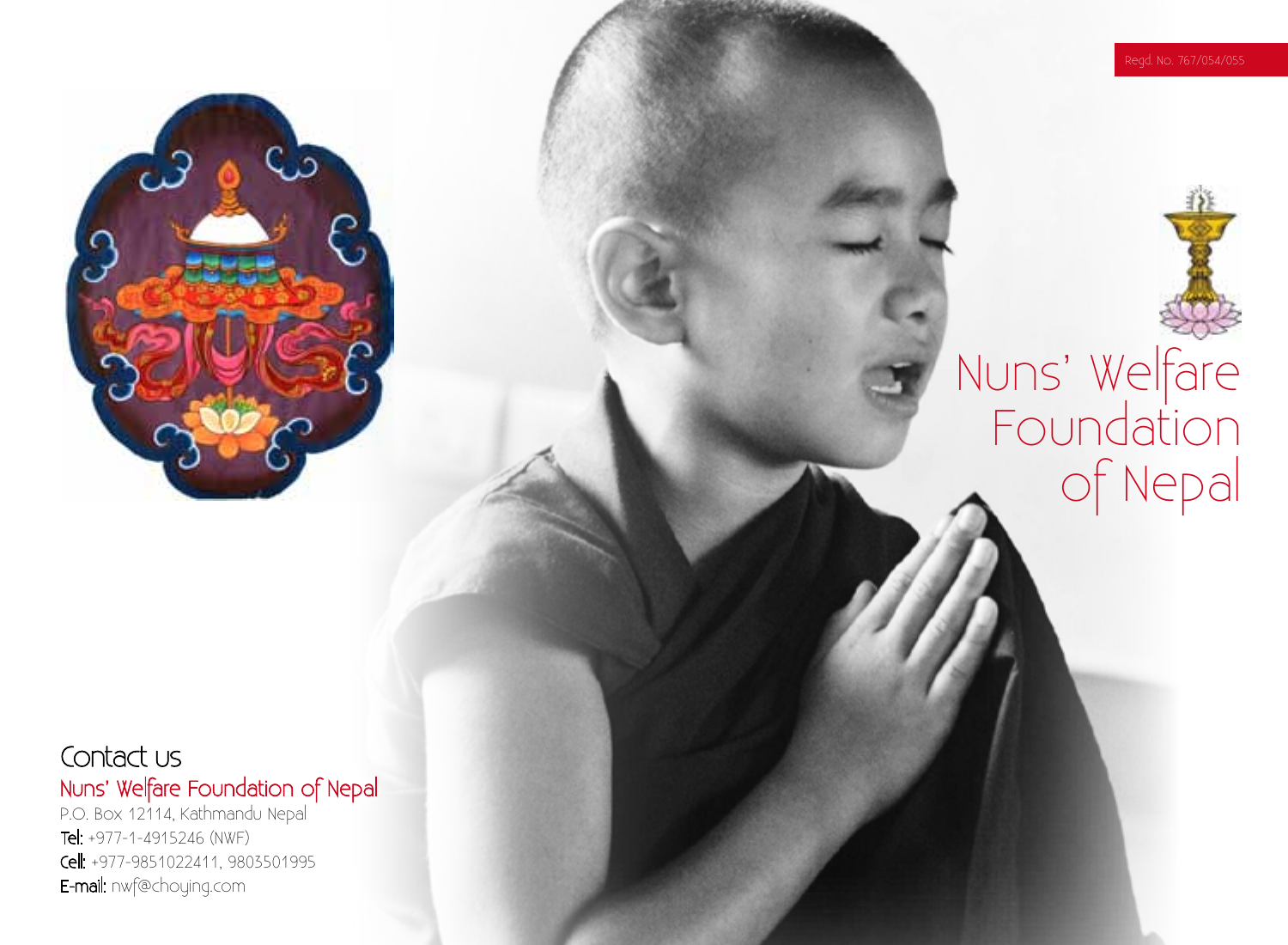## About us

#### Introduction

Nuns' Welfare Foundation (NWF) is an NGO founded in 1998 by Ani Choying Drolma. NWF is Ani-la's child, born through her music and aspiration to open a school for nuns where she can provide them with the opportunities that she wished to have for herself.

#### Objectives

To provide the nuns To encourage with high quality, secular education along with thorough traditional Buddhist knowledge.

nuns to be actively involved in social welfare and social issues.

To encourage nuns to study and take up certain occupations or skills to contribute to social welfare and the needy.



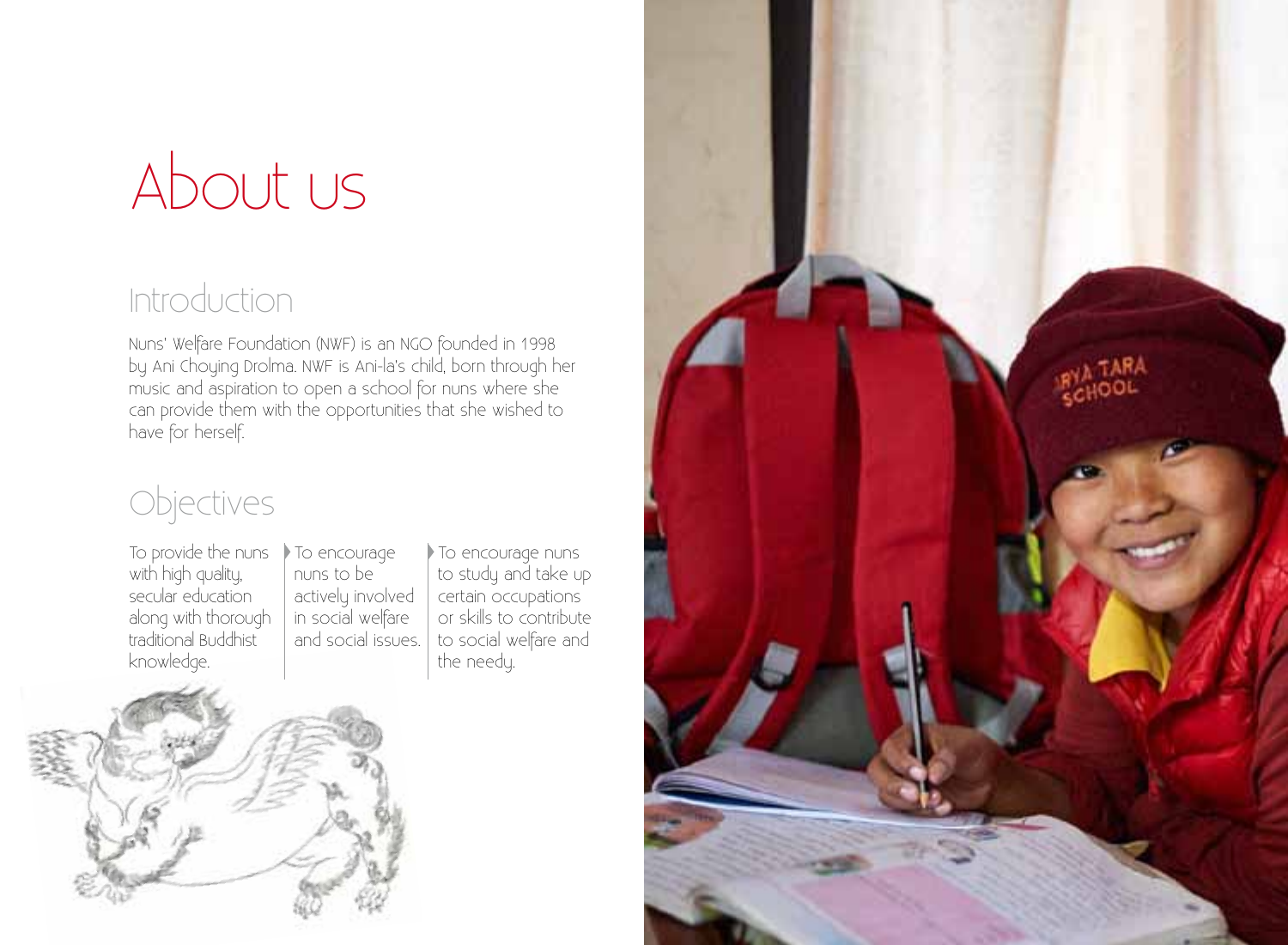Ani Choying Drolma is renowned for her amazing soulsoothing voice and her numerous humanitarian efforts. These include educating young girls and providing medical services for the underprivileged and dispossessed. Her efforts have been constantly praised and emulated.

Ani Choying Drolma believes that, if given equal opportunities, girls have the equal potential to make the world a better place. Therefore she is actively making this happen. She travels around the world giving concerts, and in her birth place, Nepal, she carries out her humanitarian projects. She has been doing this since 1997.

Ani Choying became the first ever National Ambassador of UNICEF Nepal on 11th April 2014. She has also been the ambassador of other projects and campaigns,such as the Goodwill Ambassador of Nepal Tourism Year in 2011, N-Peace in 2012, the Cultural Ambassador of World View Nepal, World Kidney Day Nepal and many more. She encourages positive movements and has inspired many people.

Ani Choying says that every individual has a special magical wand, a magical wand that has immense power if used to benefit others, but very limited power if used merely for oneself. In her case her voice is her magical wand, and she uses it for the welfare of others.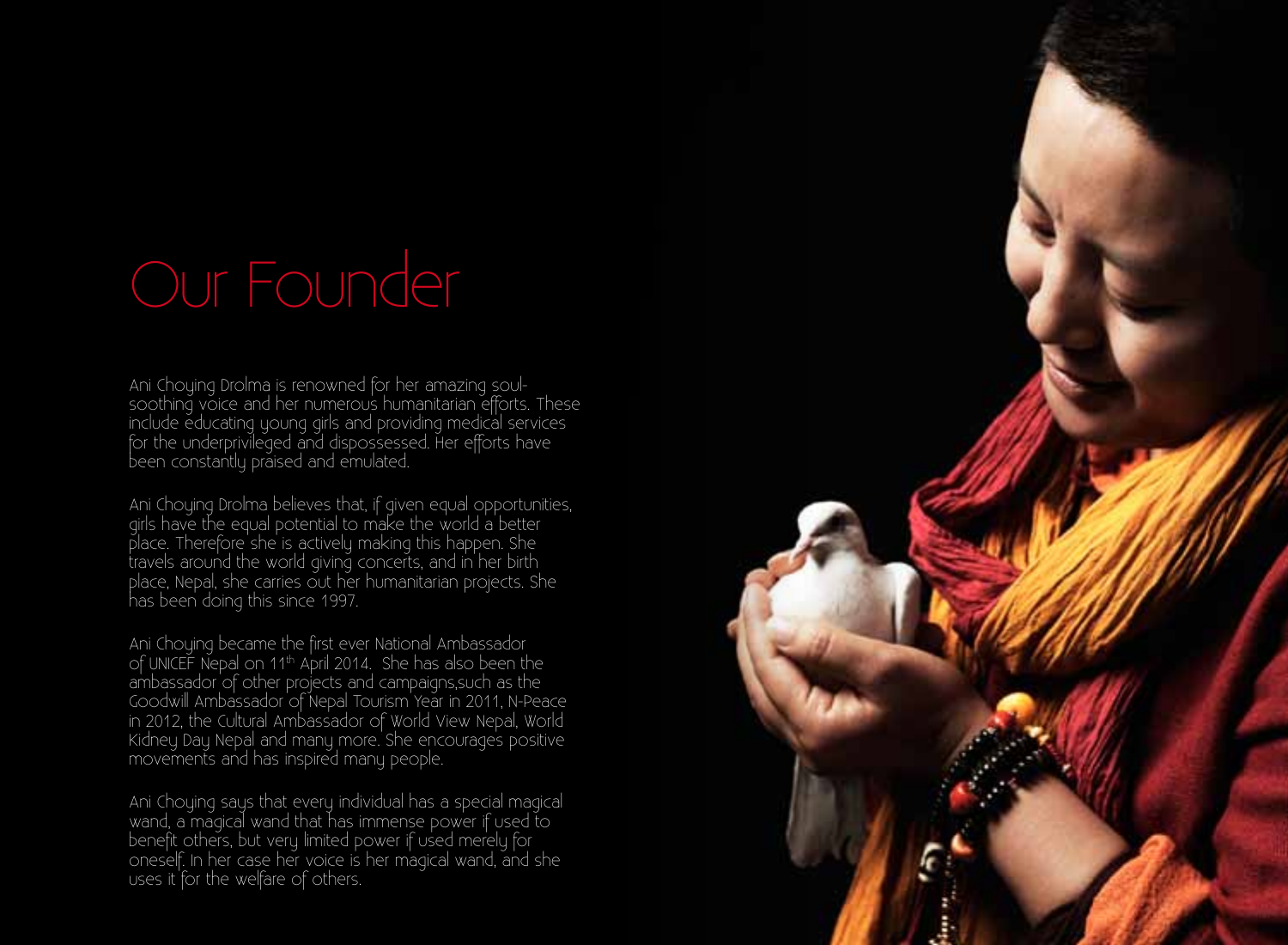# Our Projects

#### Arya Tara School

Arya Tara School (ATS), established by NWF in 2000, is a free boarding school which combines traditional Buddhist studies with modern education for nuns. Currently it's home to almost 80 young girls from Nepal and India. The nuns range in age from 5 to 26 years. Besides a regular curriculum that combines modern and traditional Buddhist education, ATS also provides extra classes in Music, Dance and Thangka Painting to encourage the nuns to reach to their full potential.



The nuns at Arya Tara School study until 10<sup>th</sup> grade in the school it self. After completion of this schooling, the nuns are supported with the necessary tools and resources to further their studies and fulfil their ambitions. During this transition we stand beside them, offering financial and emotional support where necessary.

> You can contact: nwf@choying.com For more information: www.choying.com



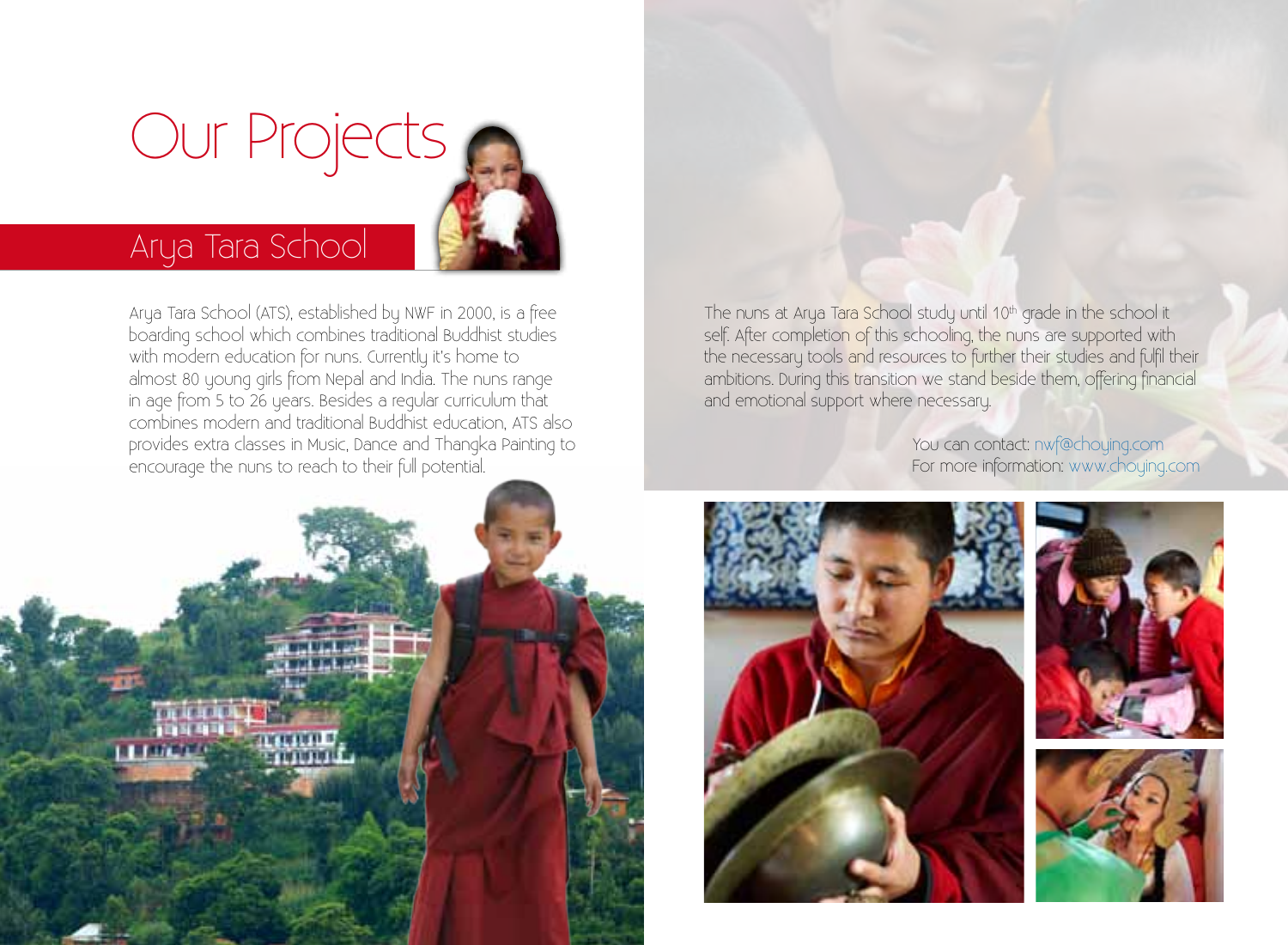

Aarogya Foundation was established in 2010 to practice a commitment and "dedication to the service of people in need", especially for the patients with kidney related problems.

#### How it started?

Ani Choying Drolma sadly lost her Mother due to kidney failure. This could have been avoided if a proper kidney treatment facility have been available in Nepal. Ani Choying Drolma had a dream that others should not suffer in this same way. Her dream was a simple one: to develop a centre in Nepal where kidney illness could be treated, and premature death avoided. With the help, support and dedication of many people, the Aarogya Foundation was formed as a non-profit organization.

Our Services: Consultation **n** Operation Theatre **n** Hemo-dialysis **n** Drug Level measuring facility (Tacrolimus)

Red Tara Travels & Tours (P) Ltd. was established in 2010 by the joint efforts of Ani Choying Drolma and two of her assistants, Ani Choying Sangmo and Ani Kunchok Paldon. It is operated by Ani Choying Sangmo.

Our goal is to create good relationships with our wellwishers and to offer a friendly tour service with a spiritual touch, organized and carried out by Buddhist nuns. Red Tara Travels will share with you the history and cultural backdrop of Nepal, all offered by nuns specifically trained in the knowledge of travel and tourism.

All profits earned by Red Tara Travels & Tours directly benefit Arya Tara School.

info@aarogyafoundation.org. / www.aarogyafoundation.org.np redtaration.org.np redtara@choying.com / www.choying.com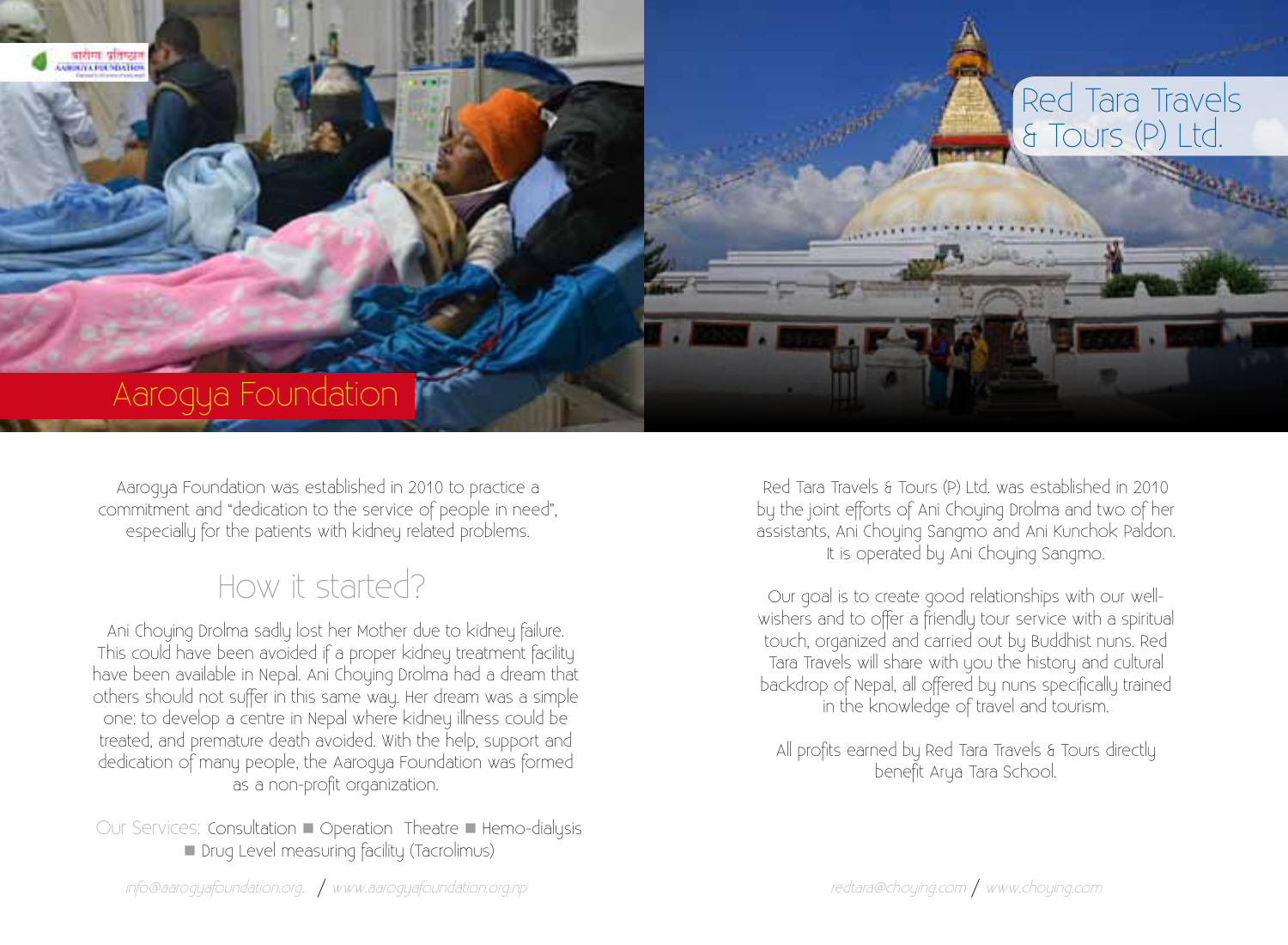#### Aarya Tara Pre-school

III

Aarya Tara Pre-school is the vision of Ani Choying Dolma and Astrid Belser, who lost her daughter while trekking in Nepal. Since they both shared this common dream, the nuns of Arya Tara School worked on this mission and have made it come alive by operating and running it successfully.

This school is dedicated to single mothers and needy children in Nepal. Currently 15 children enrolled in this pre-school and all are younger than two years old.

#### Our main goals:

To enable single mothers to have an opportunity to work and earn their living confidently, and also to make their lives easier.

To nourish each individual child with a safe, healthy environment and proper guidance, which every child deserves.

To create a place where every child can develop to his or her fullest potential despite their family's access to limited resources.

> aaryatarapreschool@gmail.com For more information about please mails us at: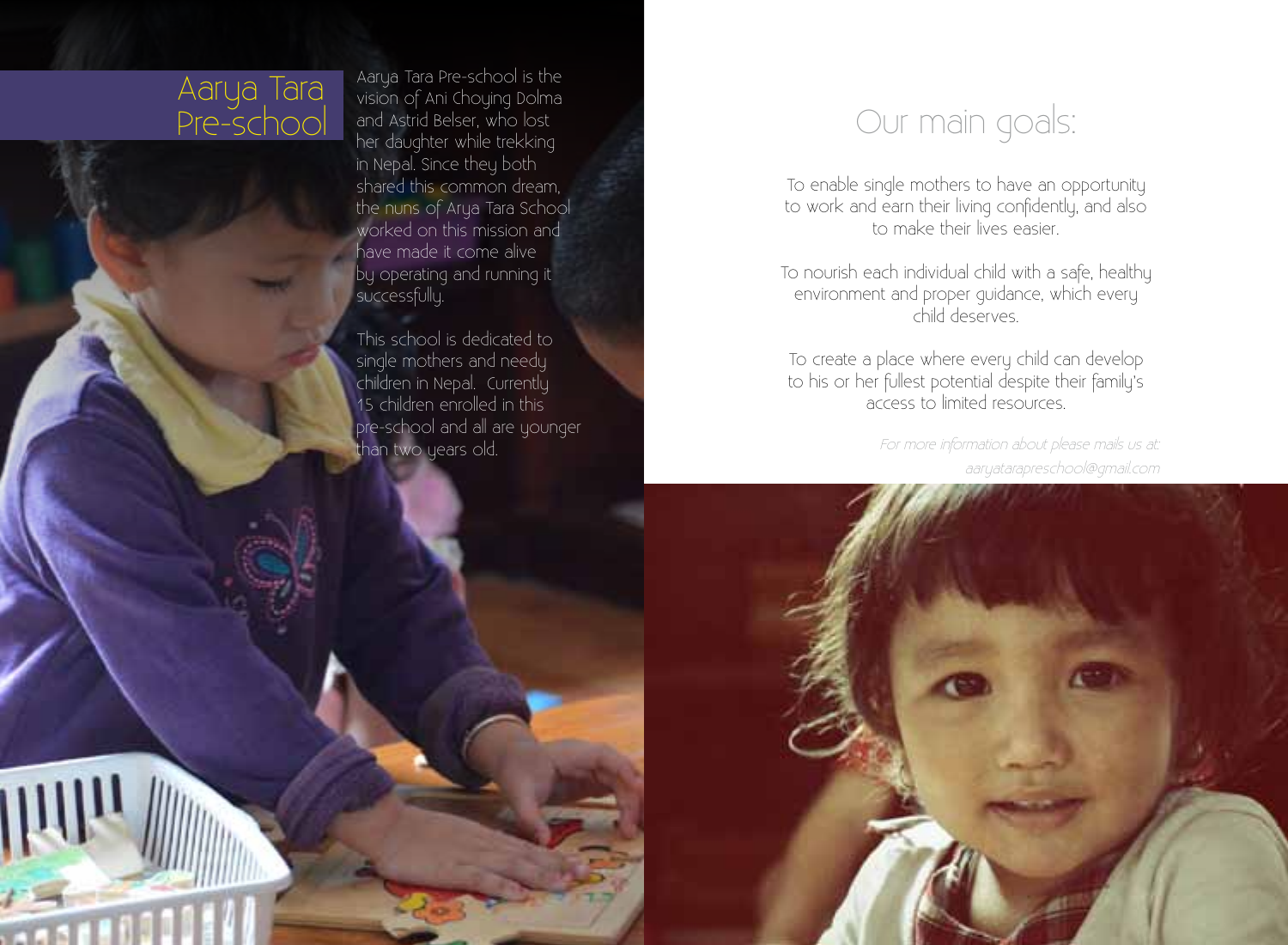### Our Major Achievements

NWF has established a fully equipped boarding school in Pharping: Arya Tara School.

NWF has added extra classes such as Music & Vocal Classes, Thangka Painting, and Charya Nitya (Deity Dance) at Arya Tara School.

NWF has successfully taken care of 80 young nuns by providing free education while meeting all their basic needs, and since 2000 has also been supporting their further studies.

We have been able to provide career options and vocational training for nuns.

Through the Aarogya **Foundation** project, NWF has brought in Nepal's first ever HLA Lab.

We have formed Nepal's first female instrumental band, the Shree Tara Band.

We have assisted more than 15 different projects working for Children's and Women's welfare and animal protection within Nepal.





#### How you can be part of it

Nuns' Welfare Foundation depends on donations from supporters like you. Without your continuing financial and moral support, we could not have kept our vision alive for this long. Please help us to

■ Donate ■ volunteer ■ raise funds ■ organize concerts ■ sponsor a child

To explore more about how you can be part of us, please contact us